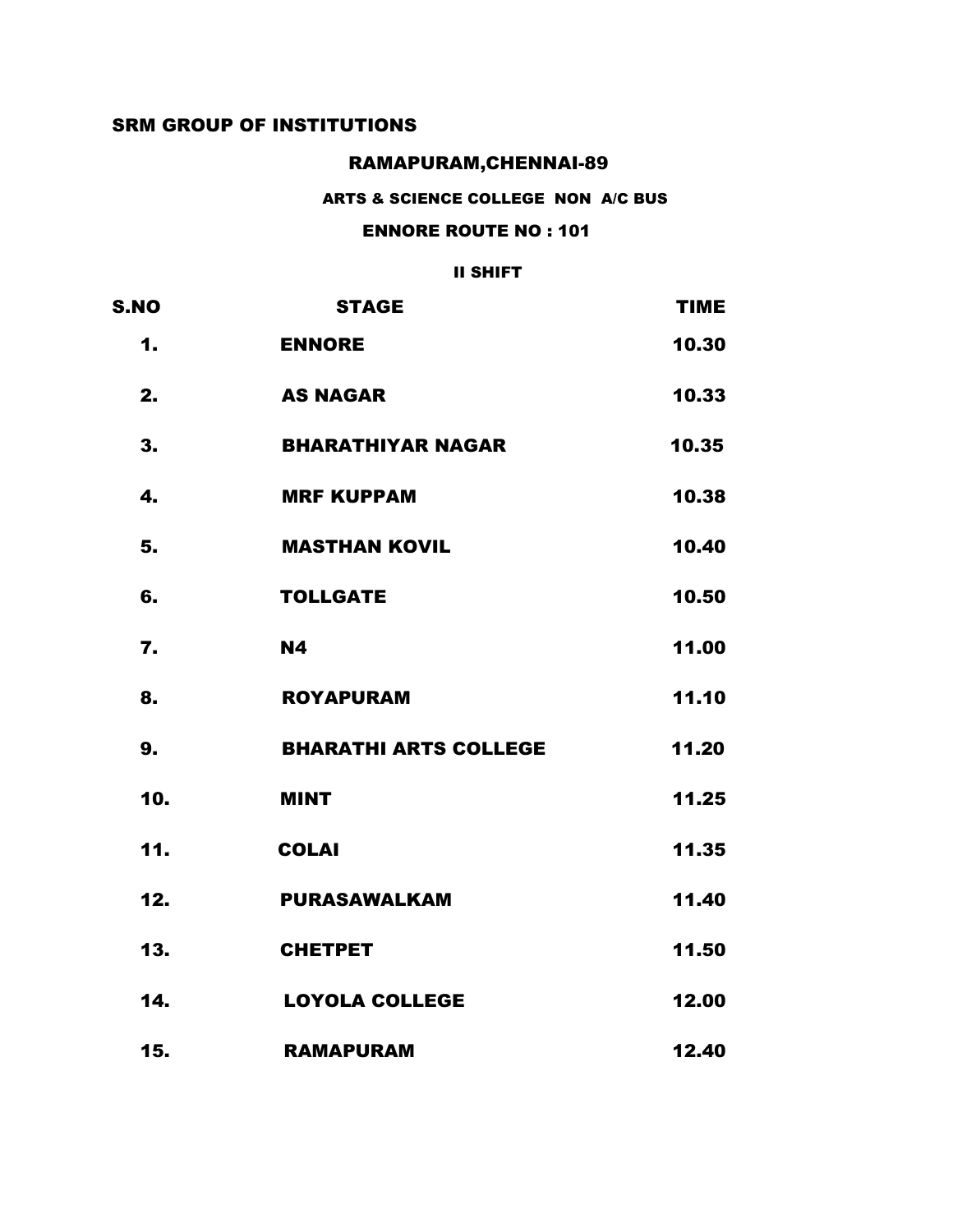# RAMAPURAM,CHENNAI-89

#### ARTS & SCIENCE COLLEGE NON A/C BUS

#### REDHILLS ROUTE NO : 102

#### II SHIFT

| <b>S.NO</b> | <b>STAGE</b>                  | <b>TIME</b> |
|-------------|-------------------------------|-------------|
|             |                               |             |
| 1.          | <b>REDHILLS</b>               | 10.30       |
| 2.          | <b>PUZAL</b>                  | 10.40       |
| 3.          | <b>THAPALPETTI</b>            | 10.45       |
| 4.          | <b>VYASARPADI SIVAN KOVIL</b> | 10.50       |
| 5.          | <b>PERAMBUR (BUS STOP)</b>    | 11.00       |
| 6.          | <b>RETTARI</b>                | 11.15       |
| 7.          | <b>VILLIVAKKAM</b>            | 11.30       |
| 8.          | <b>ICF BUS STAND</b>          | 11.35       |
| 9.          | <b>ANNA NAGAR ROUNDANA</b>    | 11.50       |
| 10.         | <b>MMDA</b>                   | 12.00       |
| 11.         | <b>VADAPALANI</b>             | 12.05       |
| 12.         | <b>RAMAPURAM</b>              | 12.30       |

SRIRAM:: 9840365018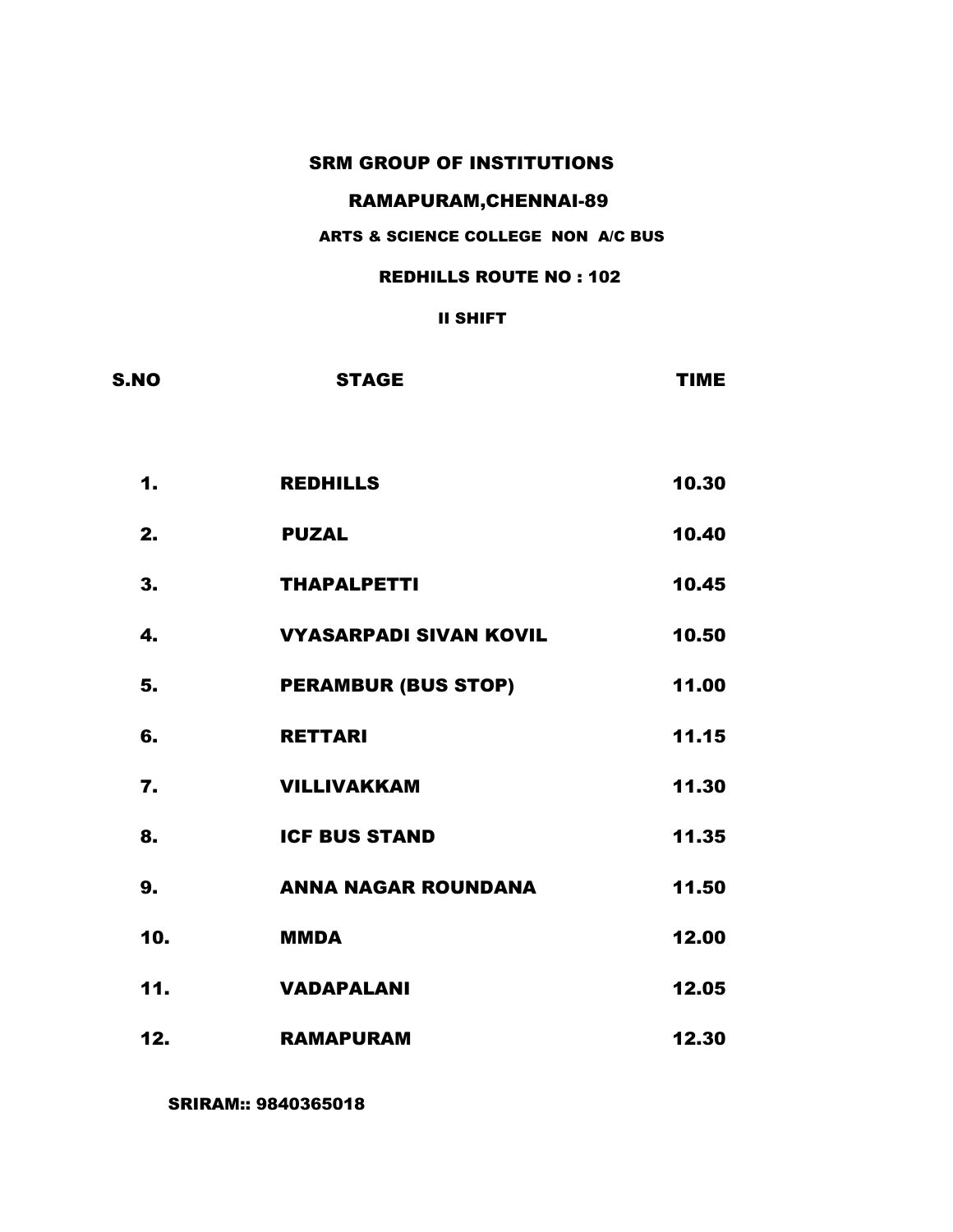# RAMAPURAM,CHENNAI-89

### ARTS & SCIENCE COLLEGE NON A/C BUS

### ROYAPETTAH ROUTE NO : 103

| <b>S.NO</b> | <b>STAGE</b>                | <b>TIME</b> |
|-------------|-----------------------------|-------------|
| 1.          | <b>ROYAPETTAH</b>           | 10.40       |
| 2.          | <b>AJANTHA</b>              | 10.50       |
| 3.          | <b>LUZ CORNER</b>           | 11.00       |
| 4.          | <b>MYLAPORE TANK</b>        | 11.05       |
| 5.          | <b>MANDAVELI BUS STAND</b>  | 11.10       |
| 6.          | <b>ADYAR (LB ROAD)</b>      | 11.20       |
| 7.          | <b>THIRUVANMIYUR SIGNAL</b> | 11.25       |
| 8.          | <b>SRP TOLLS</b>            | 11.30       |
| 9.          | <b>VELACHERY</b>            | 11.45       |
| 10.         | <b>GUINDY</b>               | 12.00       |
| 11.         | <b>RAMAPURAM</b>            | 12.30       |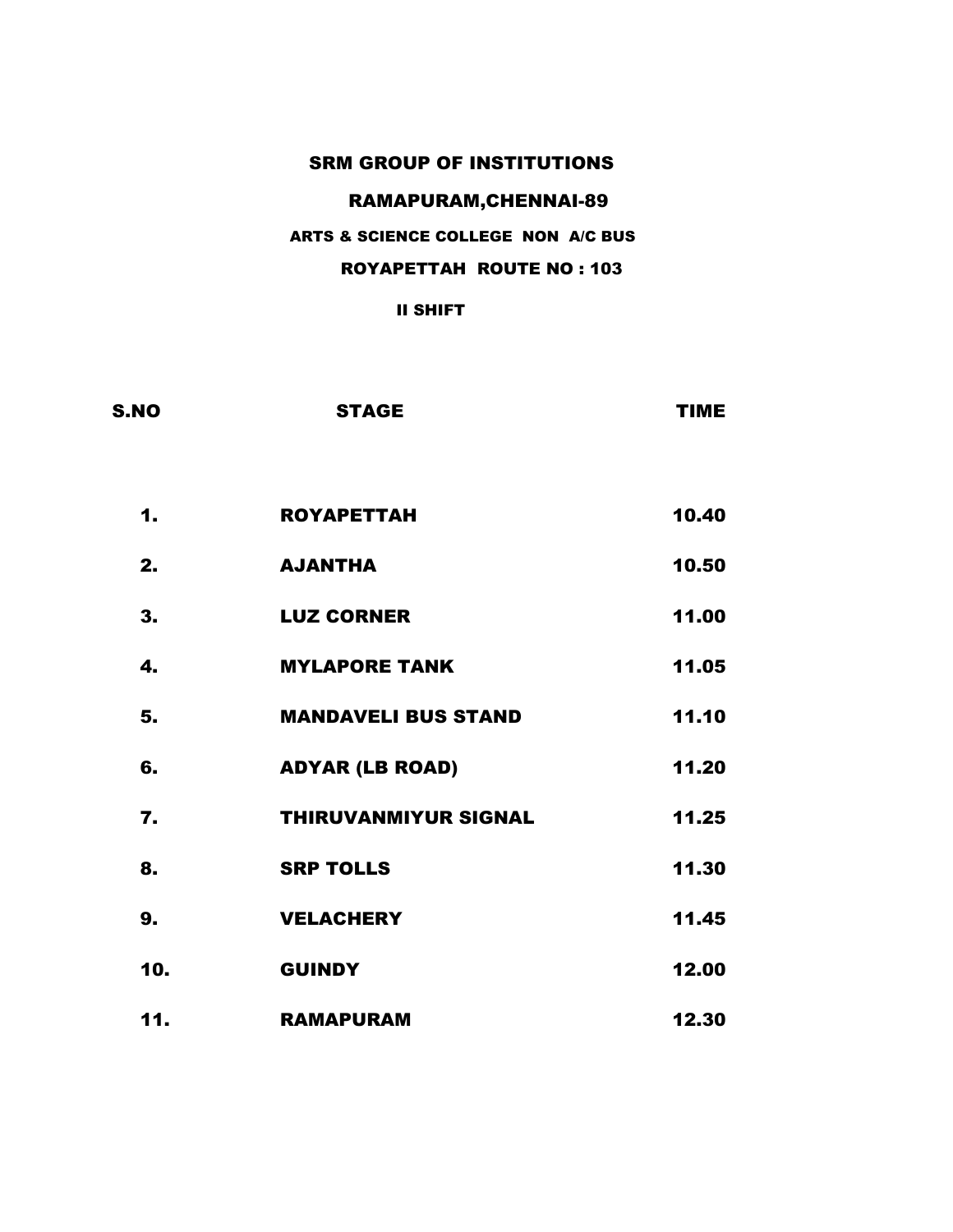# RAMAPURAM,CHENNAI-89

#### ARTS & SCIENCE COLLEGE NON A/C BUS

#### THIRUNINRAVUR ROUTE NO:104

| 1.           | <b>THIRUNINRAVUR</b>    | 10.45 |
|--------------|-------------------------|-------|
| 2.           | <b>PATTABIRAM</b>       | 10.55 |
| 3.           | <b>AVADI BUS STAND</b>  | 11.05 |
| $\mathbf{4}$ | <b>THIRUMULLAIVOYAL</b> | 11.15 |
| 5.           | <b>AMBATTUR OT</b>      | 11.25 |
| 6.           | <b>DUNLOP</b>           | 11.35 |
| 7.           | <b>GOLDEN FLATS</b>     | 11.50 |
| 8.           | <b>COLLECTOR NAGAR</b>  | 11.55 |
| 9.           | <b>THIRUMANGALAM</b>    | 11.05 |
| 10.          | <b>CHINMAYA NAGAR</b>   | 12.20 |
| 11.          | <b>RAMAPURAM</b>        | 12.35 |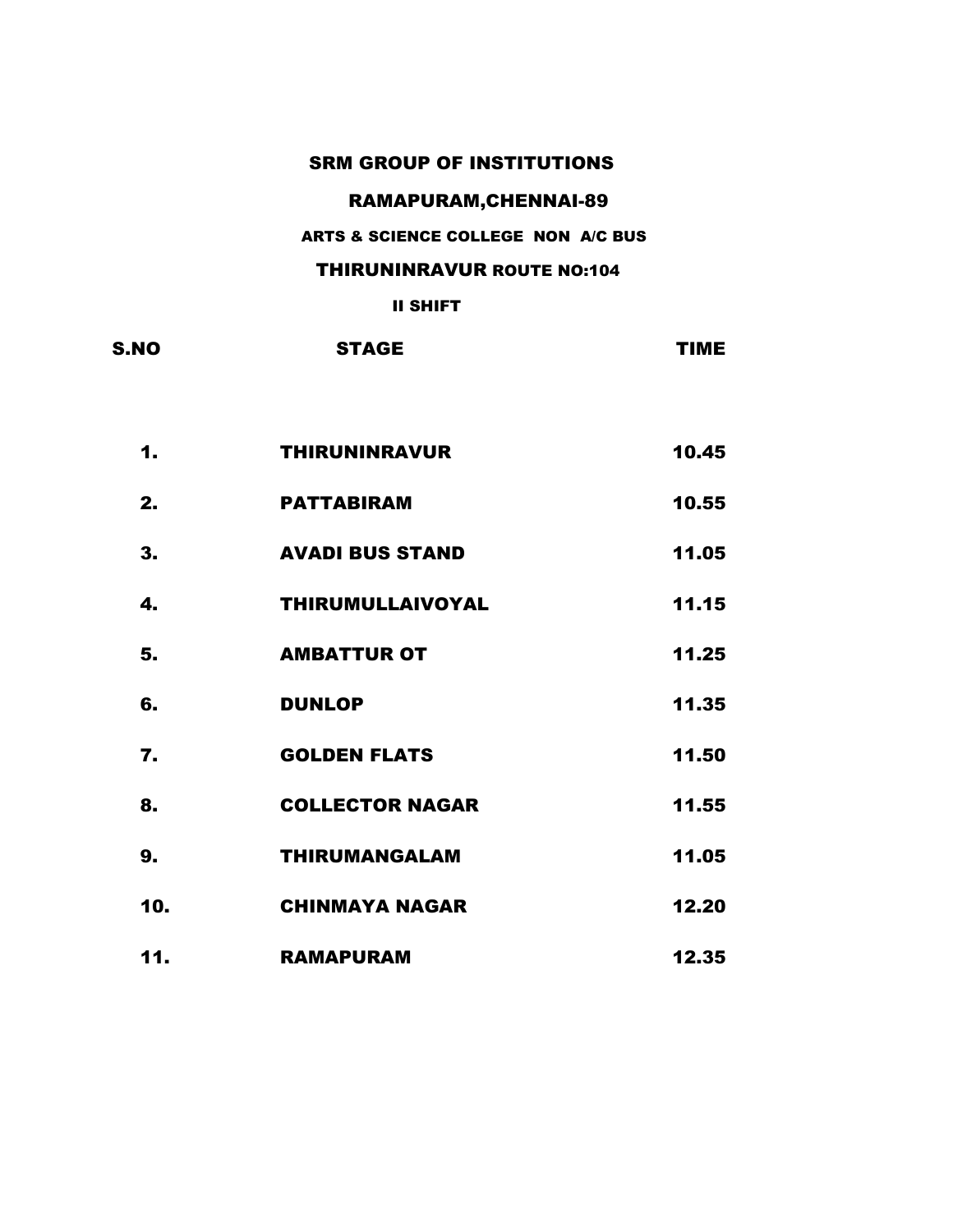# RAMAPURAM,CHENNAI-89

### ARTS & SCIENCE COLLEGE NON A/C BUS

### THAPALPETTI ROUTE NO : 106

| S.NO             | <b>STAGE</b>               | <b>TIME</b> |
|------------------|----------------------------|-------------|
| 1.               | <b>THAPALPETTI</b>         | 6.20        |
| 2.               | <b>MOOLAKADI</b>           | 6.25        |
| 3.               | <b>VYASARPADI</b>          | 6.30        |
| 4.               | <b>PERAMBUR BUS STAND</b>  | 6.35        |
| 5.               | <b>RETTARI</b>             | 6.45        |
| 6.               | <b>SENTHIL NAGAR</b>       | 6.48        |
| $\overline{7}$ . | <b>VILLIVAKKAM</b>         | 6.55        |
| 8.               | <b>ANNA NAGAR ROUNDANA</b> | 7.00        |
| 9.               | <b>MMDA</b>                | 7.05        |
| 10.              | <b>VADAPALANI</b>          | 7.10        |
| 11.              | <b>RAMAPURAM</b>           | 7.30        |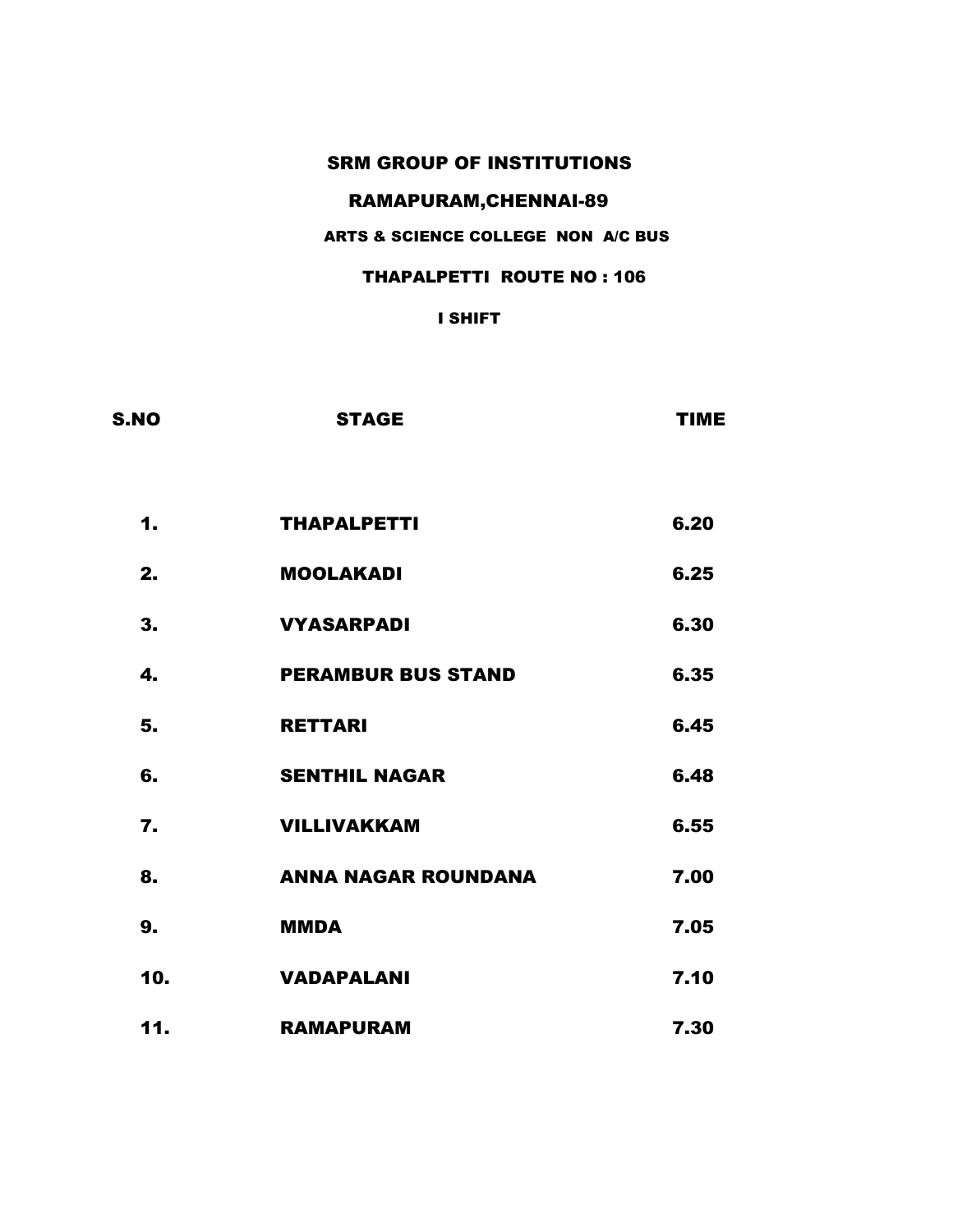# RAMAPURAM,CHENNAI-89

## ARTS & SCIENCE COLLEGE NON A/C BUS

### TAMBARAM ROUTE NO : 107

| S.NO | <b>STAGE</b>                  | <b>TIME</b> |
|------|-------------------------------|-------------|
| 1.   | <b>POTHERI</b>                | 6.25        |
| 2.   | <b>GUDUVANCHERY</b>           | 6.30        |
| 3.   | <b>URAPPAKAM</b>              | 6.38        |
| 4.   | <b>VANDALUR</b>               | 6.40        |
| 5.   | <b>PERUNGALATHUR</b>          | 6.45        |
| 6.   | <b>INDHU MACHINE HOSPITAL</b> | 6.50        |
| 7.   | <b>TAMBARAM</b>               | 6.52        |
| 8.   | <b>GRT</b>                    | 6.55        |
| 9.   | <b>SANTORIUM</b>              | 6.57        |
| 10.  | <b>CHROMPET</b>               | 7.00        |
| 11.  | <b>PALLAVARAM</b>             | 7.05        |
| 12.  | <b>RAMAPURAM</b>              | 7.40        |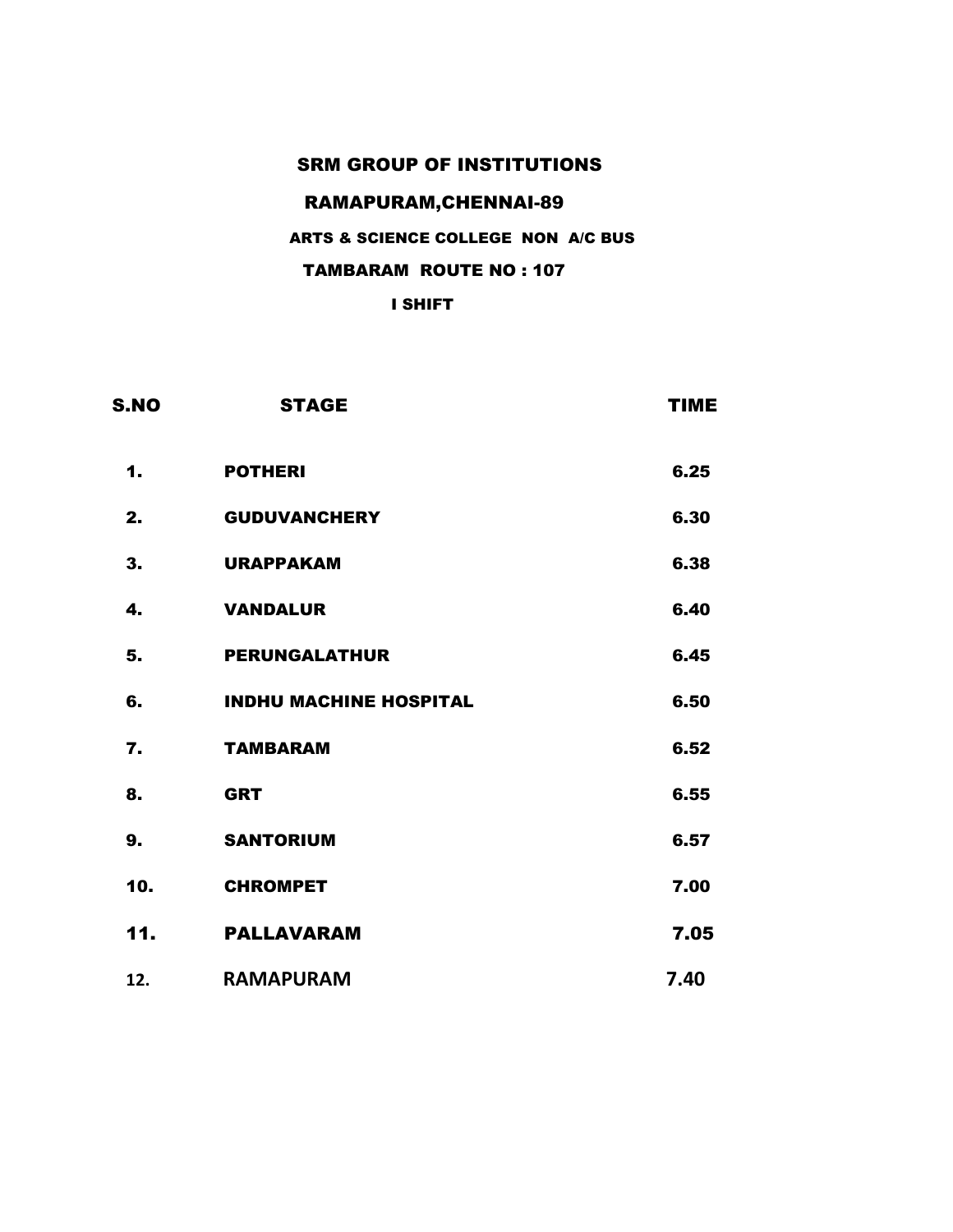### RAMAPURAM,CHENNAI-89

#### ARTS & SCIENCE COLLEGE NON A/C BUS

### AVADI ROUTE NO :112

| S.NO             | <b>STAGE</b>          | <b>TIME</b> |
|------------------|-----------------------|-------------|
|                  |                       |             |
| 1.               | <b>REDHILLS</b>       | 6.10        |
| 2.               | <b>PUZAL</b>          | 6.20        |
| 3.               | <b>PUDHUR</b>         | 6.30        |
| 4.               | <b>ORAGADAM</b>       | 6.35        |
| 5.               | <b>AMBATHUR OT</b>    | 6.45        |
| 6.               | <b>ESTATE</b>         | 6.50        |
| $\overline{7}$ . | <b>WAVEN</b>          | 6.55        |
| 8.               | <b>THIRUMANGALAM</b>  | 7.05        |
| 9.               | <b>KOYAMBEDU</b>      | 7.10        |
| 10.              | <b>CHINMAYA NAGAR</b> | 7.25        |
| 11.              | <b>VIRUGAMBAKKAM</b>  | 7.35        |
| 12.              | <b>RAMAPURAM</b>      | 7.40        |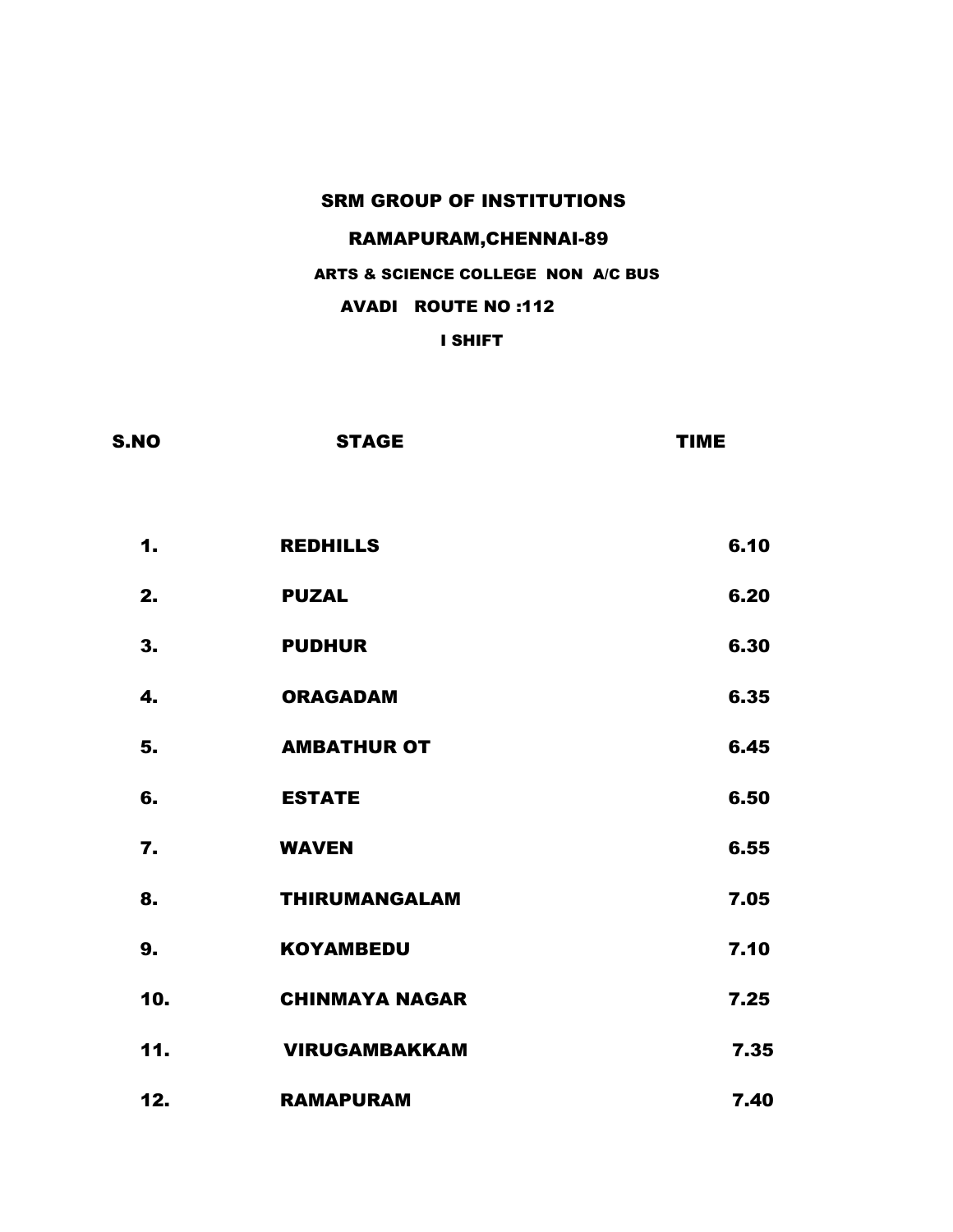### RAMAPURAM,CHENNAI-89

### ARTS & SCIENCE COLLEGE NON A/C BUS

#### ROYAPETTAH ROUTE NO : 110

| S.NO | <b>STAGE</b>             | <b>TIME</b> |
|------|--------------------------|-------------|
|      |                          |             |
| 1.   | <b>MOUNT ROAD SINGLE</b> | 6.30        |
| 2.   | <b>TRIPLECANE</b>        | 6.35        |
| 3.   | <b>ROYAPETTAH</b>        | 6.40        |
| 4.   | <b>MYLAPORE</b>          | 6.50        |
| 5.   | <b>MANDAVELI</b>         | 6.55        |
| 6.   | <b>KOTTURPURAM</b>       | 7.05        |
| 7.   | <b>ANNA UNIVERSITY</b>   | 7.10        |
| 8.   | <b>GUINDY</b>            | 7.20        |
| 9.   | <b>BUTT ROAD</b>         | 7.25        |
| 10.  | <b>RAMAPURAM</b>         | 7.35        |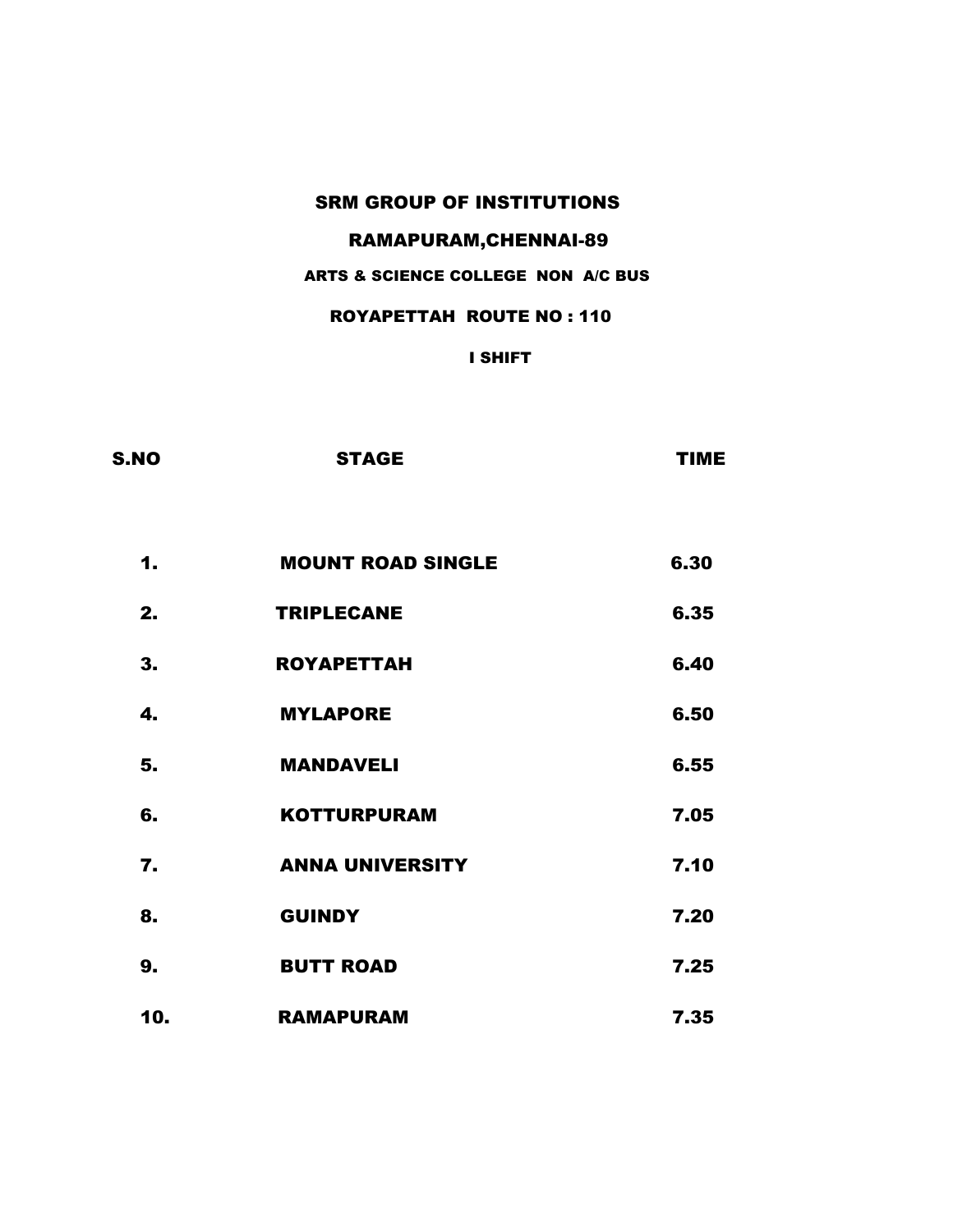### RAMAPURAM,CHENNAI-89

### ARTS & SCIENCE COLLEGE NON A/C BUS

#### PALLAVAKKAM ROUTE NO : 111

| S.NO | <b>STAGE</b> | <b>TIME</b> |
|------|--------------|-------------|
|      |              |             |

| 1. | PALLAVAKKAM                     | 6.30 |
|----|---------------------------------|------|
| 2. | <b>KOTIVAKKAM</b>               | 6.32 |
| 3. | <b>THIRUVANMIYUR RTO OFFICE</b> | 6.35 |
| 4. | <b>THIRUVANMIYUR SIGNAL</b>     | 6.40 |
| 5. | <b>AYDAR (LB ROAD)</b>          | 6.45 |
| 6. | <b>SRP TOLLS</b>                | 6.55 |
| 7. | <b>VIJAYA NAGAR VELACHERY</b>   | 7.00 |
| 8. | <b>MADUVANKARAI (GUINDY)</b>    | 7.15 |
| 9. | <b>RAMAPURAM</b>                | 7.30 |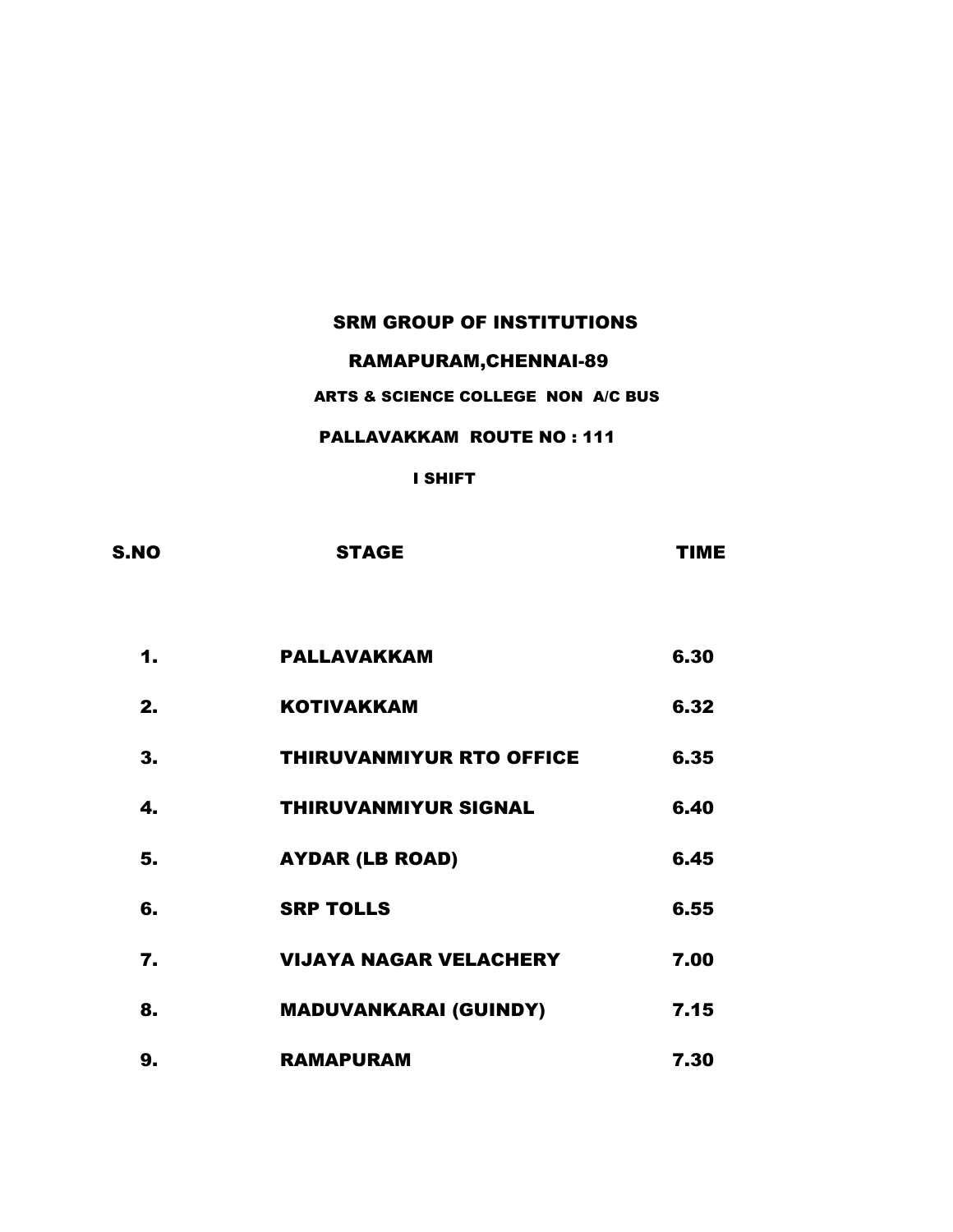### RAMAPURAM,CHENNAI-89

#### ARTS & SCIENCE COLLEGE NON A/C BUS

#### ROUTE NO : 108

| <b>S.NO</b> | <b>STAGE</b>                      | <b>TIME</b> |
|-------------|-----------------------------------|-------------|
| 1.          | <b>KALLARAI</b>                   | 6.30        |
| 2.          | <b>KARAYANCHAVADI</b>             | 6.35        |
| 3.          | <b>KUMANANCHAVADI</b>             | 6.40        |
| 4.          | <b>MANGADU</b>                    | 6.45        |
| 5.          | <b>KUNDRATHUR 4 JUNCTION ROAD</b> | 6.50        |
| 6.          | <b>KOVOOR</b>                     | 7.00        |
| 7.          | <b>GERUGAMBAKKAM</b>              | 7.05        |
| 8.          | <b>BAIKADAI</b>                   | 7.10        |
| 9.          | <b>MADHANDHAPURAM</b>             | 7.15        |
| 10.         | <b>AMMA UNAVAKKAM</b>             | 7.20        |
| 11.         | <b>MUGALIVAKAM</b>                | 7.25        |
| 12.         | <b>RAMAPURAM</b>                  | 7.35        |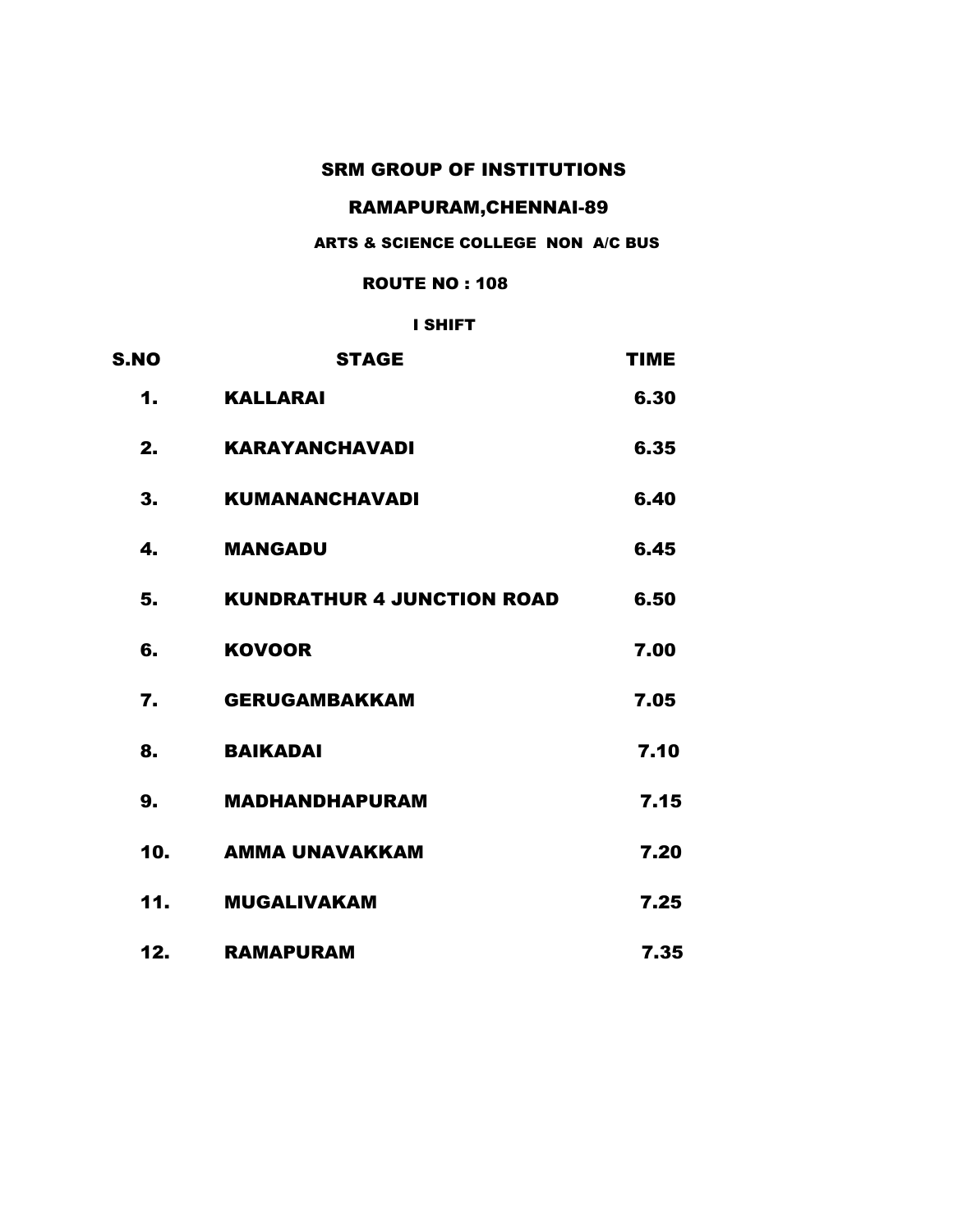### RAMAPURAM,CHENNAI-89

#### ARTS & SCIENCE COLLEGE NON A/C BUS

#### ROUTE NO : 109

#### I SHIFT

| <b>S.NO</b> | <b>STAGE</b>                       | <b>TIME</b> |
|-------------|------------------------------------|-------------|
| 1.          | <b>MANAVALAN NAGAR</b>             | 5.55        |
| 2.          | <b>THIRUVALLUR</b>                 | 6.00        |
| 3.          | <b>VEPPAMPATTU RAILWAY STATION</b> | 6.15        |
| 4.          | <b>THIRUNINRAVUR</b>               | 6.20        |
| 5.          | <b>PATTABIRAM</b>                  | 6.25        |
| 6.          | <b>AVADI CHECK POST</b>            | 6.30        |
| 7.          | <b>AVADI MARKET</b>                | 6.35        |
| 8.          | <b>J.P ESTATE</b>                  | 6.40        |
| 9.          | <b>GOVARDHANAGIRI</b>              | 6.45        |
| 10.         | <b>SENNEERKUPPAM</b>               | 6.50        |
| 11.         | <b>KUMANANCHAVADI</b>              | 7.00        |
| 12.         | <b>KATTUPAKKAM</b>                 | 7.05        |
| 13.         | <b>IYYAPPANTHANGAL</b>             | 7.10        |
| 14.         | <b>PORUR</b>                       | 7.15        |
| 15.         | <b>VALASARAVAKKAM</b>              | 7.20        |
| 16.         | <b>RAMAPURAM</b>                   | 7.40        |

LAKSHMANAN -9585316176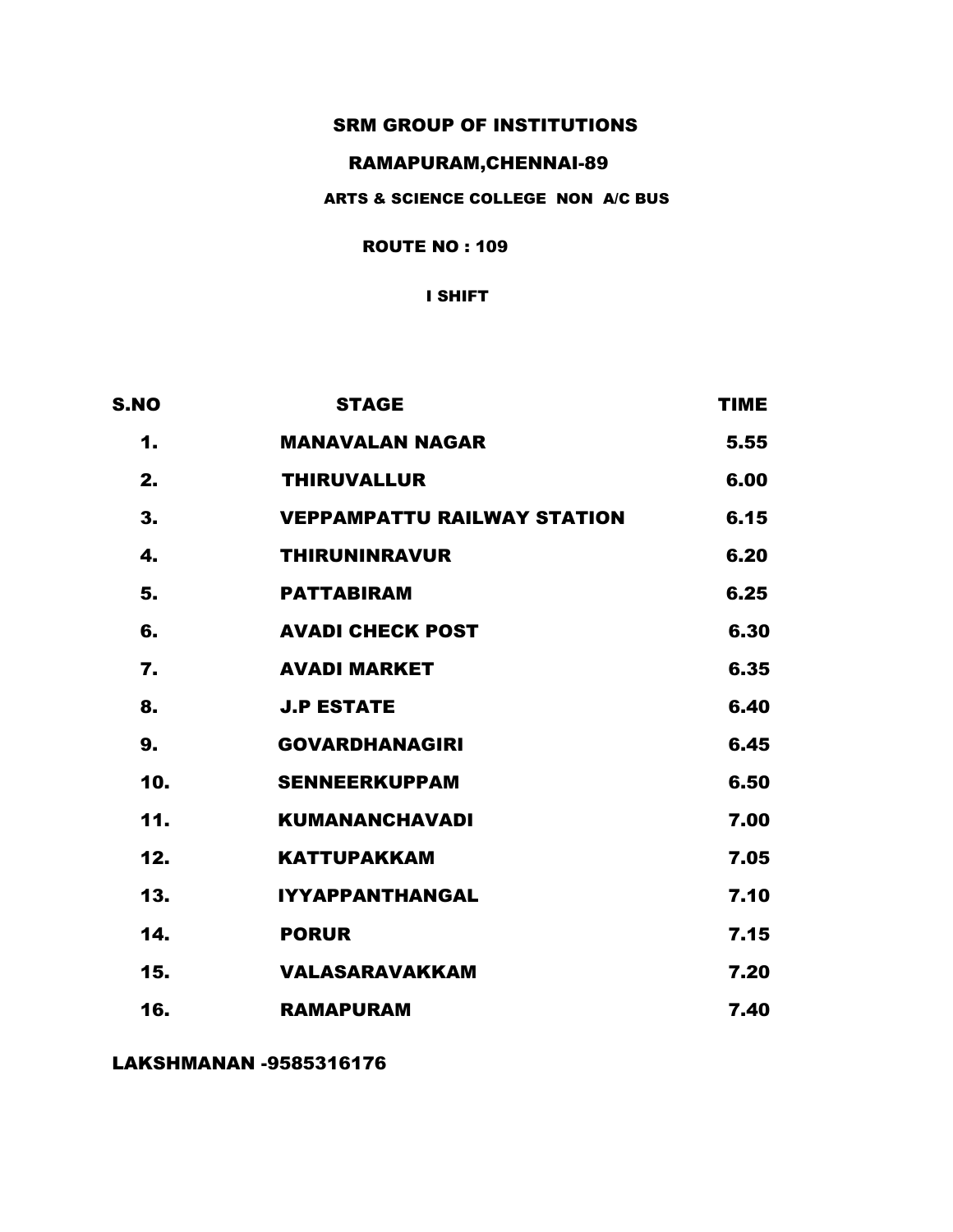### RAMAPURAM,CHENNAI-89

#### ARTS & SCIENCE COLLEGE NON A/C BUS

ROUTE NO : 118

I SHIFT

| <b>S.NO</b> | <b>STAGE</b>         | <b>TIME</b> |
|-------------|----------------------|-------------|
| 1.          | <b>ENNORE</b>        | 5.50        |
| 2.          | <b>THATHANKUPPAM</b> | 6.10        |
| 3.          | <b>BARMA NAGAR</b>   | 6.15        |
| 4.          | <b>TOLL GATE</b>     | 6.20        |
| 5.          | <b>ROYAPURAM</b>     | 6.25        |
| 6.          | <b>BRADWAY</b>       | 6.35        |
| 7.          | L.I.C                | 6.45        |
| 8.          | <b>KAMARAJ HALL</b>  | 6.50        |
| 9.          | <b>DMS</b>           | 6.55        |
| 10.         | <b>PANAGAL PARK</b>  | 7.00        |
| 11.         | <b>SRM HOSPITAL</b>  | 7.05        |
| 12.         | <b>POSTAL COLONY</b> | 7.10        |
| 13.         | <b>ASHOK PILLAR</b>  | 7.15        |
| 14.         | <b>K K NAGAR</b>     | 7.20        |
| 15.         | <b>RAMAPURAM</b>     | 7.30        |

DRIVER :: VEERMANI , CELL NO ::9940441904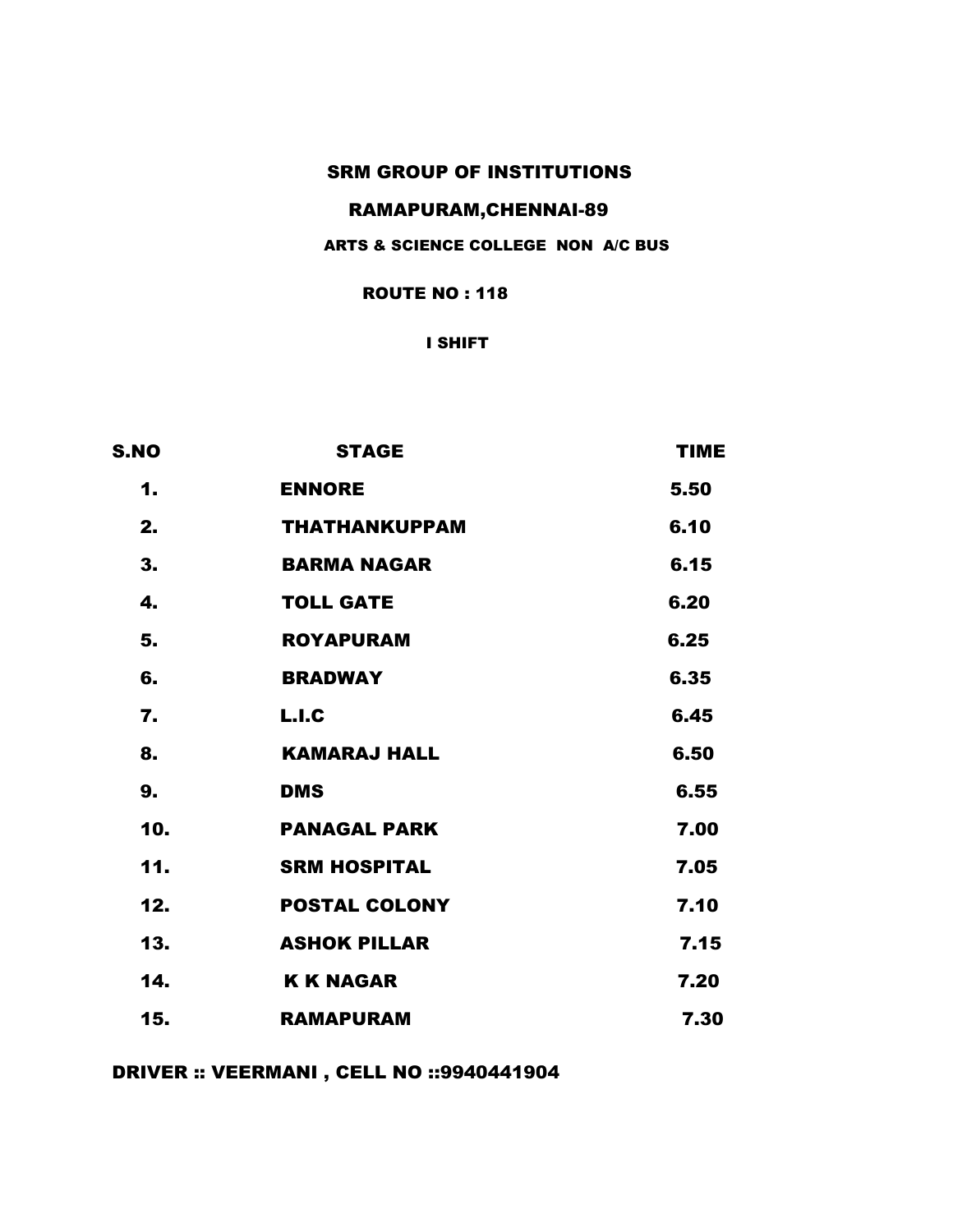# RAMAPURAM,CHENNAI-89

### ARTS & SCIENCE COLLEGE NON A/C BUS

#### ENNORE ROUTE NO : 105

| <b>S.NO</b> |     | <b>STAGE</b>           |      | <b>TIME</b> |
|-------------|-----|------------------------|------|-------------|
|             | 1.  | <b>LIFT GATE</b>       |      | 6.00        |
|             | 2.  | <b>THIRUVOTTIYUR</b>   | 6.15 |             |
|             | 3.  | <b>TOLLGATE</b>        |      | 6.30        |
|             | 4.  | <b>TONDIARPET</b>      |      | 6.38        |
|             | 5.  | <b>MAHARANI</b>        |      | 6.40        |
|             | 6.  | <b>MINT</b>            |      | 6.45        |
|             | 7.  | <b>SULLAI</b>          |      | 7.00        |
|             | 8.  | <b>PURASAWALKAM</b>    |      | 7.02        |
|             | 9.  | <b>CHETPET</b>         |      | 7.05        |
|             | 10. | <b>VALLUVARKOTTAM</b>  |      | 7.10        |
|             | 11. | <b>KODAMBAKKAM</b>     |      | 7.15        |
|             | 12. | <b>POWER HOUSE</b>     |      | 7.18        |
|             | 13. | <b>LAKSHMAN SURTHI</b> |      | 7.20        |
|             | 14. | <b>RAMAPURAM</b>       |      | 7.40        |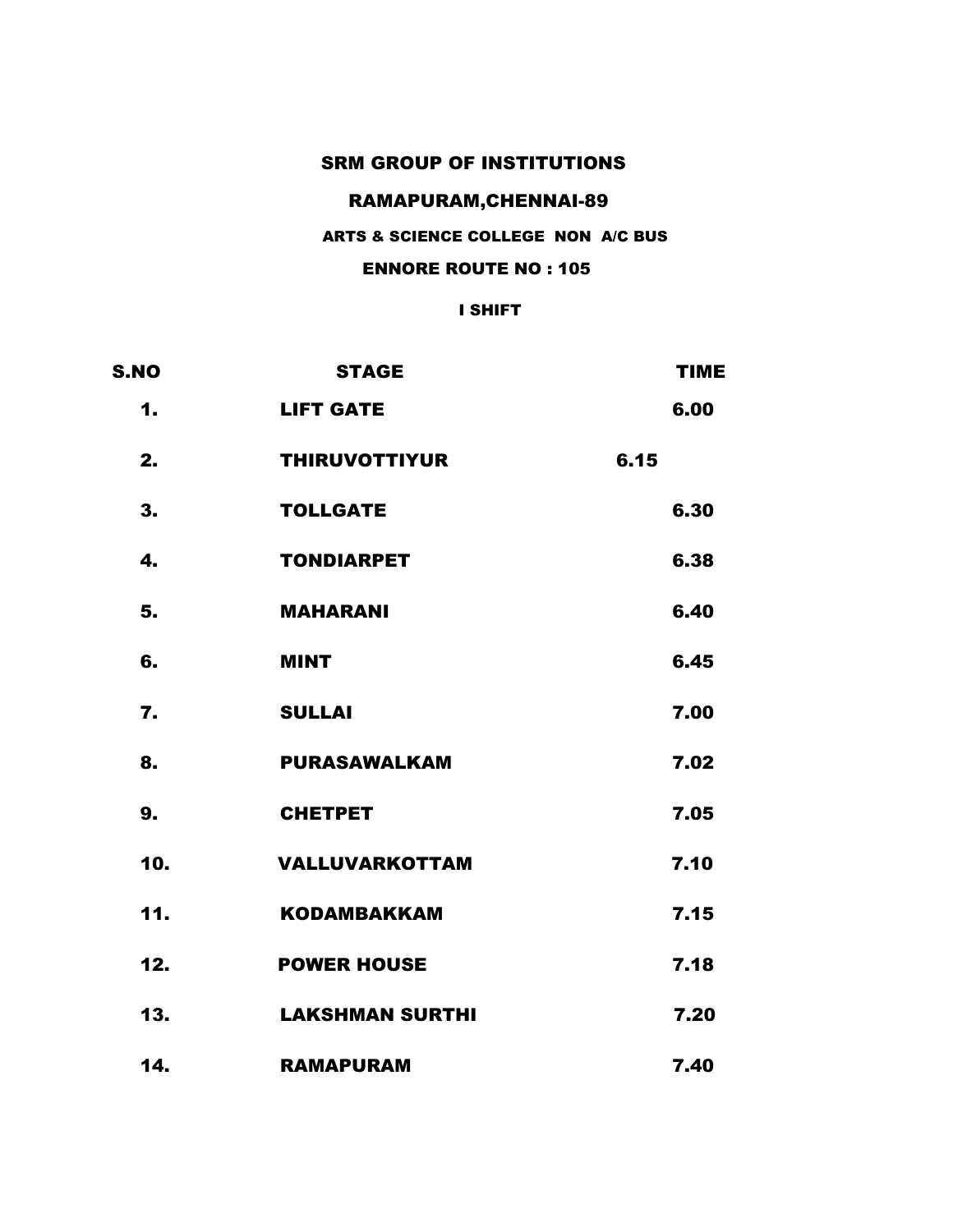### RAMAPURAM,CHENNAI-89

### ARTS & SCIENCE COLLEGE NON A/C BUS

#### MOOLAKADI ROUTE NO: 113

| <b>S.NO</b>      | <b>STAGE</b>                 | <b>TIME</b> |
|------------------|------------------------------|-------------|
| 1.               | <b>MINJUR BUS STOP</b>       | 6.15        |
| 2.               | <b>MANALI PUDHUNAGAR</b>     | 6.25        |
| 3.               | <b>MANALI IYYAPPAN KOVIL</b> | 6.30        |
| 4.               | <b>MATHUR</b>                | 6.35        |
| 5.               | <b>PALPANNAI</b>             | 6.40        |
| 6.               | <b>THAPAL PETTI</b>          | 6.45        |
| $\overline{7}$ . | <b>MADHAVARAM</b>            | 6.47        |
| 8.               | <b>RETTERI</b>               | 6.52        |
| 9.               | <b>SENTHIL NAGAR</b>         | 6.55        |
| 10.              | <b>THATHANKUPPAN</b>         | 6.57        |
| 11.              | <b>LUCAS</b>                 | 7.02        |
| 12.              | ANDAL ALAGAR KALYANAMANDAPAM | 7.10        |
| 13.              | <b>CHINAMAYANAGAR</b>        | 7.18        |
| 14.              | <b>RAMAPURAM</b>             | 7.35        |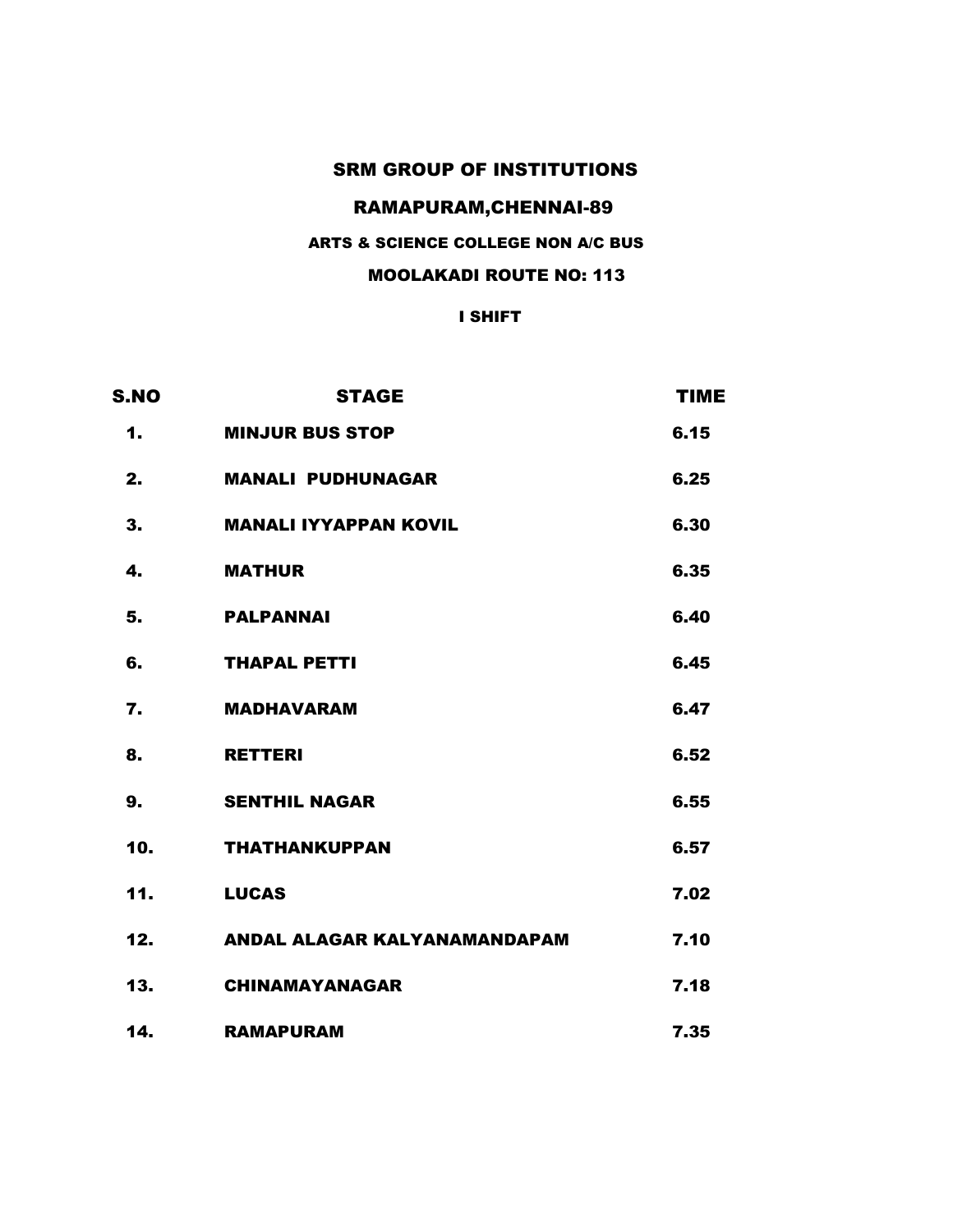### RAMAPURAM,CHENNAI-89

### ARTS & SCIENCE COLLEGE NON A/C BUS

### BHARATH COLLEGE ROUTE NO: 114

| <b>S.NO</b> | <b>STAGE</b>                     | <b>TIME</b> |
|-------------|----------------------------------|-------------|
| 1.          | <b>BHARATH COLLEGE</b>           | 6.25        |
| 2.          | <b>CAMP ROAD</b>                 | 6.30        |
| 3.          | <b>SANTHOESPURAM</b>             | 6.35        |
| 4.          | <b>MEDAVAKKAM</b>                | 6.40        |
| 5.          | <b>PALLIKARANI</b>               | 6.45        |
| 6.          | <b>KILKATTALI</b>                | 6.50        |
| 7.          | <b>MADIPAKKAM UTI BANK</b>       | 6.55        |
| 8.          | <b>VANUVAMPETTI</b>              | 7.00        |
| 9.          | <b>THILLAI GANGANAGAR SUBWAY</b> | 7.05        |
| 10.         | <b>ALATHUR DEPO</b>              | 7.10        |
| 11.         | <b>RAMAPURAM</b>                 | 7.40        |
|             |                                  |             |